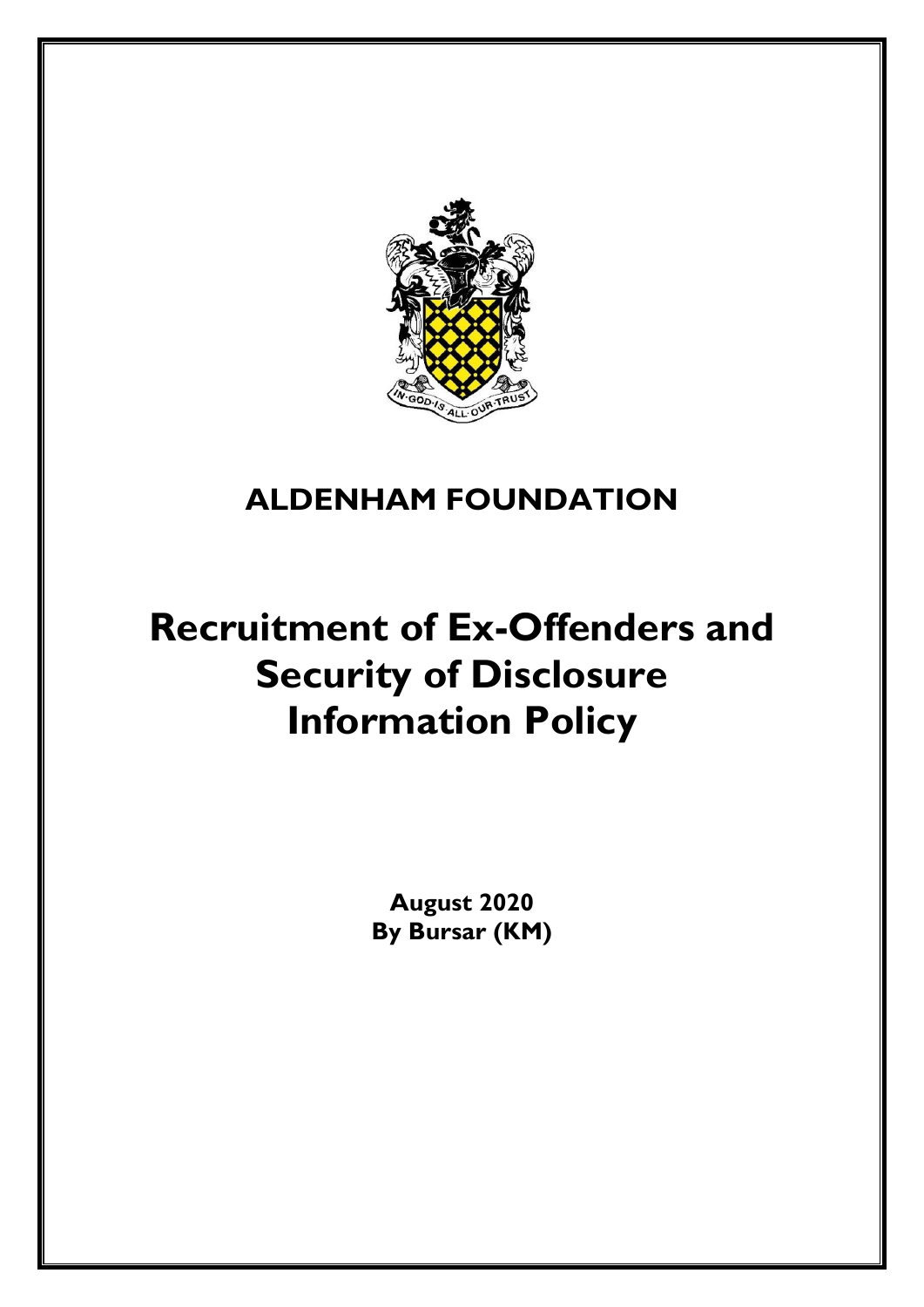#### **Policy on the Recruitment of Ex-Offenders and Security of Disclosure Information**

The Aldenham Foundation is committed to protecting the privacy and security of your personal information. This privacy notice describes how we collect and use personal information about you during and after your working relationship with us, in accordance with the General Data Protection Regulation (GDPR).

# **Introduction**

This notice explains what personal data we will hold about you, how we collect it, and how we will use and may share information about you during the application process. It applies to all individuals applying for a position at the Foundation, including positions as a member of staff (full time or part time), contractors, workers, governors, volunteers and peripatetic staff. We are required to notify you of this information, under data protection legislation. Please ensure that you read this notice (sometimes referred to as a 'privacy notice') and any other similar notice we may provide to you from time to time when we collect or process personal information about you.

# **Data Protection Manager**

We have appointed Karl Mahon, the Bursar as the Foundation's Data Protection Manager (DPM) to oversee compliance with this Privacy Notice. If you have any questions about this Privacy Notice or how we handle your personal information, please contact the DPM. You have the right to make a complaint at any time to the Information Commissioner's Office (ICO), the UK supervisory authority for data protection issues.

# **Who collects the information?**

The Aldenham Foundation is a 'data controller' and gathers and uses certain information about you.

#### **Data Protection Principles**

We will comply with the data protection principles when gathering and using personal information, as set out in our Staff Privacy Notice.

#### **The Requirement for Disclosure and Barring Service (DBS) checks by The Foundation**

The Aldenham Foundation is registered with Atlantic Data for the purposes of obtaining access to criminal record checks for employment and voluntary appointments, known as DBS check. It is of fundamental importance to The Foundation to ensure so far as possible that those who take up appointments do not pose a risk to the children in its care. It is therefore important for The Foundation to apply for and review the past criminal records of any successful applicants for positions, as a condition of a formal offer of appointment. The Foundation also considers it essential that the confidential and personal Disclosure information from the DBS is used fairly and sensibly in order to avoid unfair discrimination against applicants for appointments within the Foundation. Candidates are selected for interview based on their skills, qualifications and experience. The Foundation is fully committed to the active promotion of equality of opportunity for all with the right mix of talent, skills and potential.

#### **Reason for Requiring Disclosure**

The Governors have carried out a risk assessment and concluded that the requirement for Disclosure is both proportionate and relevant to all positions in The Foundation. Recruitment documentation will contain a statement that a Disclosure will be requested in the event of the individual being offered the position, and this is restated at job interviews.

# **Types of Disclosure**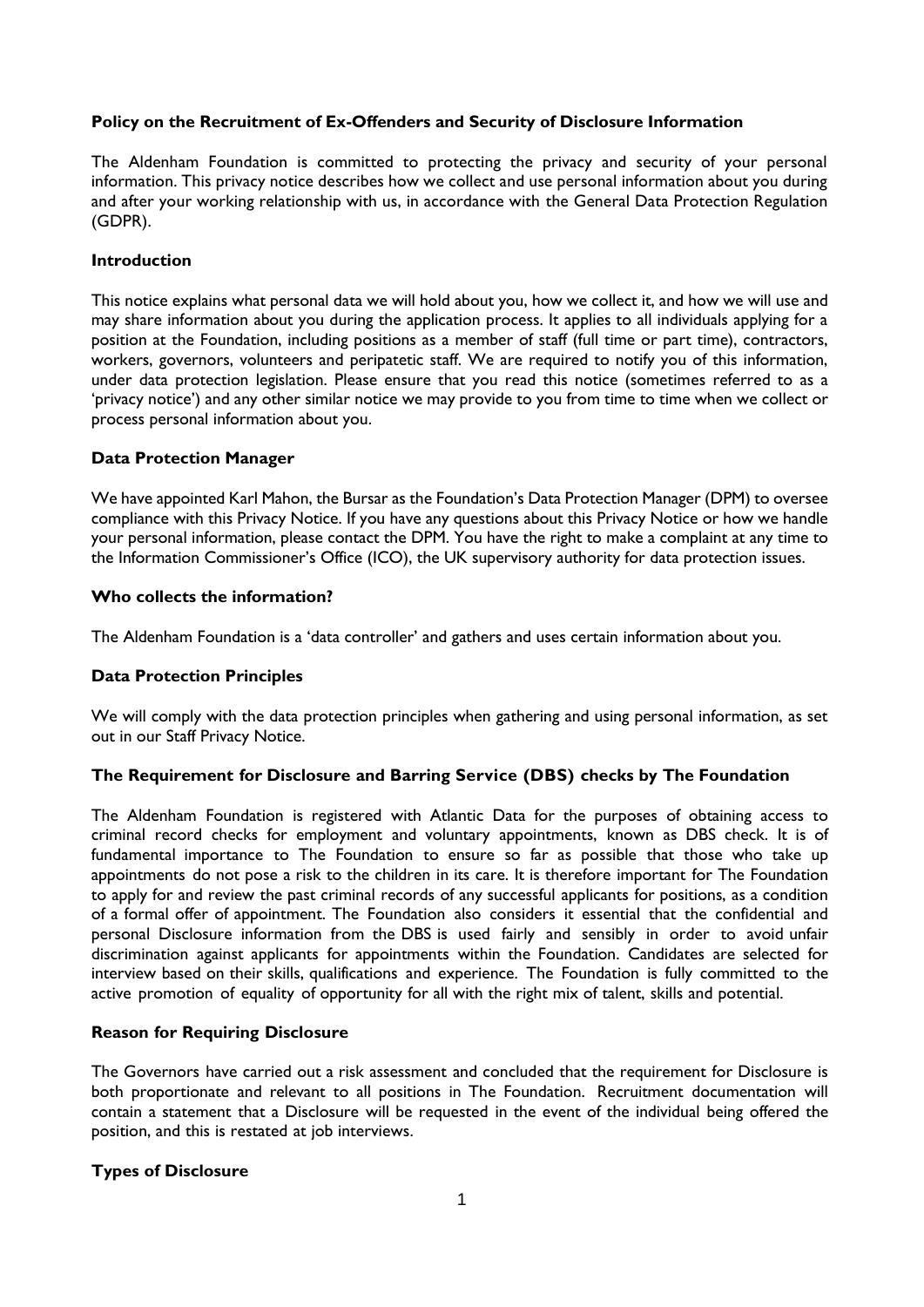There are two types of Disclosure that may be requested depending on the nature of the position:

- Standard Disclosure for positions that involve regular contact with those aged under 18 years or people of all ages who may be vulnerable for other reasons and for occupations which involve positions of trust. The Disclosure will contain details of all convictions on record including current and spent convictions (including those which are defined as "spent" under the Rehabilitation of Offenders Act), details of any cautions, reprimands or warnings held on the police national computer.
- Enhanced Disclosure for positions involving greater contact with children or vulnerable adults, including regularly caring for, training, teaching, supervising or being in sole charge of such people.

In addition to the information above for Standard Disclosure, the Enhanced Disclosure may also contain information that is held locally by the police.

# **Application Procedure**

Applicants will be required to provide proof of their identity to the Foundation, including a birth certificate, one item of photographic evidence (such as a passport), plus at least one item of addressrelated evidence (such as a utility bill). Where an applicant has changed his/her name by deed poll or for other reasons (e.g. marriage, adoption) the Foundation will require evidence of this change of name.

The DBS Application Form will be completed online with the HR Manager / Officer.

As a Disclosure is part of the recruitment process, any job offer will be subject to a satisfactory response to the Disclosure enquiry. We encourage all Applicants called for interview to provide details of their criminal record at an early stage in the application process. This information may be sent under separate, confidential cover to the HR Manager and will only be seen by those who need to see it as part of the recruitment process.

#### **Consideration of Disclosure Information by the Foundation**

On receipt of criminal record information from an applicant or Disclosure from the DBS, the Foundation shall consider the following:

- Whether the conviction or other information disclosed is relevant to the position in question.
- The seriousness of the offence or other matter revealed.
- The length of time since the offence or other matter occurred.
- Whether the applicant has a pattern of offending behaviour or other relevant matters.
- Whether the applicant's circumstances have changed since the offending behaviour or the other relevant matters.
- The circumstance surrounding the offence and the explanation(s) offered by the applicant.

We ensure that those in The Foundation who are involved in the recruitment decision taking process have access to guidance in identifying and assessing the relevance and circumstances of offences, together with guidance in the relevant legislation relating to the employment of ex-offenders, e.g. the Rehabilitation of Offenders Act 1974.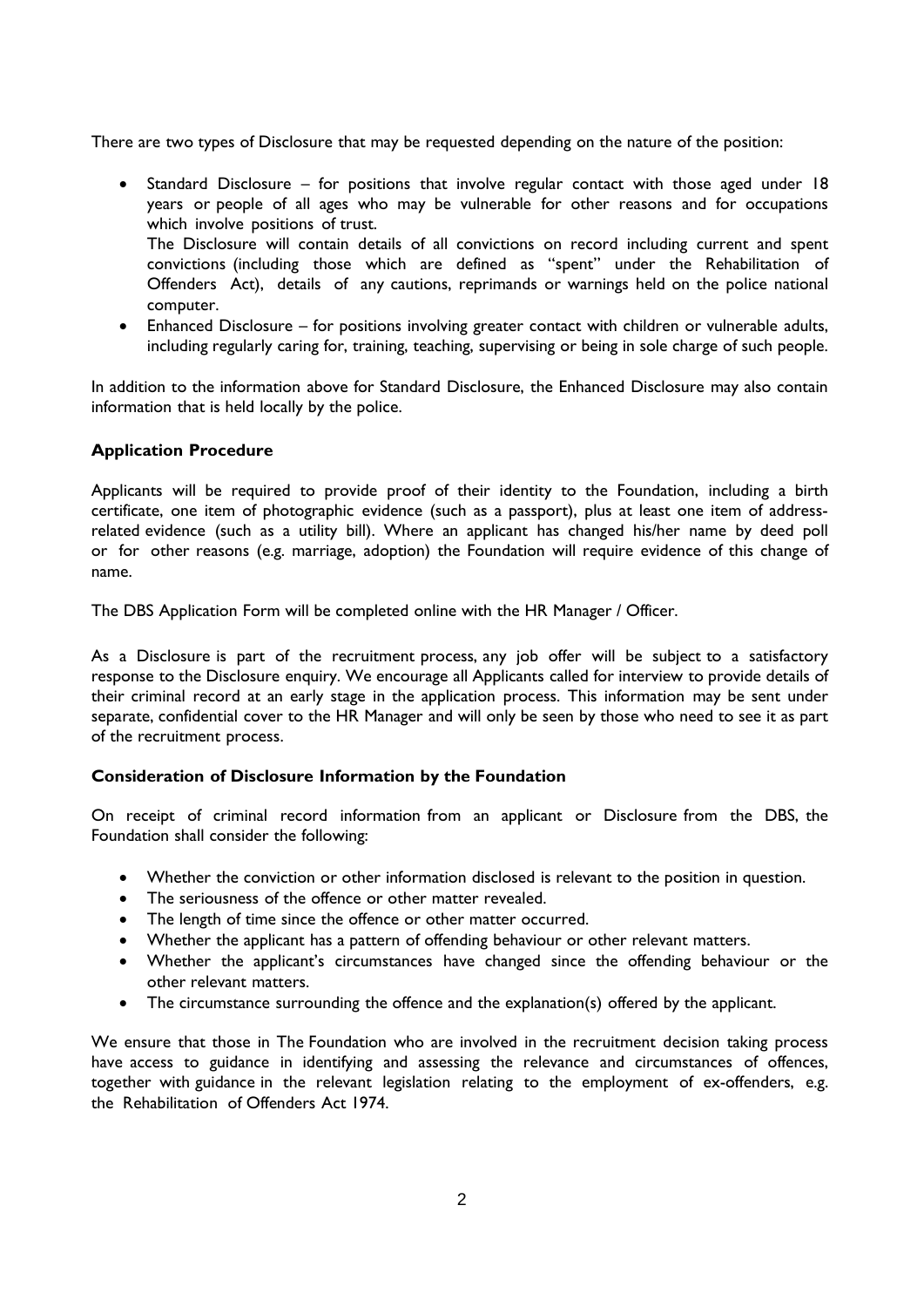#### **Disclosure and Barring Service Code of Practice**

The Foundation agrees to comply with the provisions of the DBS Code of Practice, a copy of which can be found on the DBS website.

#### **Security of Disclosure Information**

Given the confidential nature of the Disclosure information, the Foundation will ensure that it is stored securely. Documents will be locked away separately from personal files, with restricted access limited to members of staff involved in the recruitment functions. Once a recruitment decision has been made, the Foundation will not retain the Disclosure information for any longer than necessary, which shall normally be less than 6 months. All disclosure information will be destroyed by secure methods (such as shredding or burning). For further details, please refer to the School's "Security Policy for Handling Disclosure Information".

# **Consequences of Failure to Reveal Information**

Failure to reveal information that is directly relevant to the position sought could lead to withdrawal of an offer of employment, or the termination of the employment if it has commenced.

# **Disqualification by Association**

From October 2014, the Department of Education (DfE) required all schools which provide out of school care for pupils under the age of 8 or teach in Early Years provision, to ensure that staff and volunteers working in these settings are not disqualified from doing so under the Childcare (Disqualification) Regulations 2009. As part of the offer of employment, all person working within the EYFS provision, will be required to complete a Declaration before they start. If you are disqualified by association, you will be required to apply for a waiver from OFSTED before you commence employment.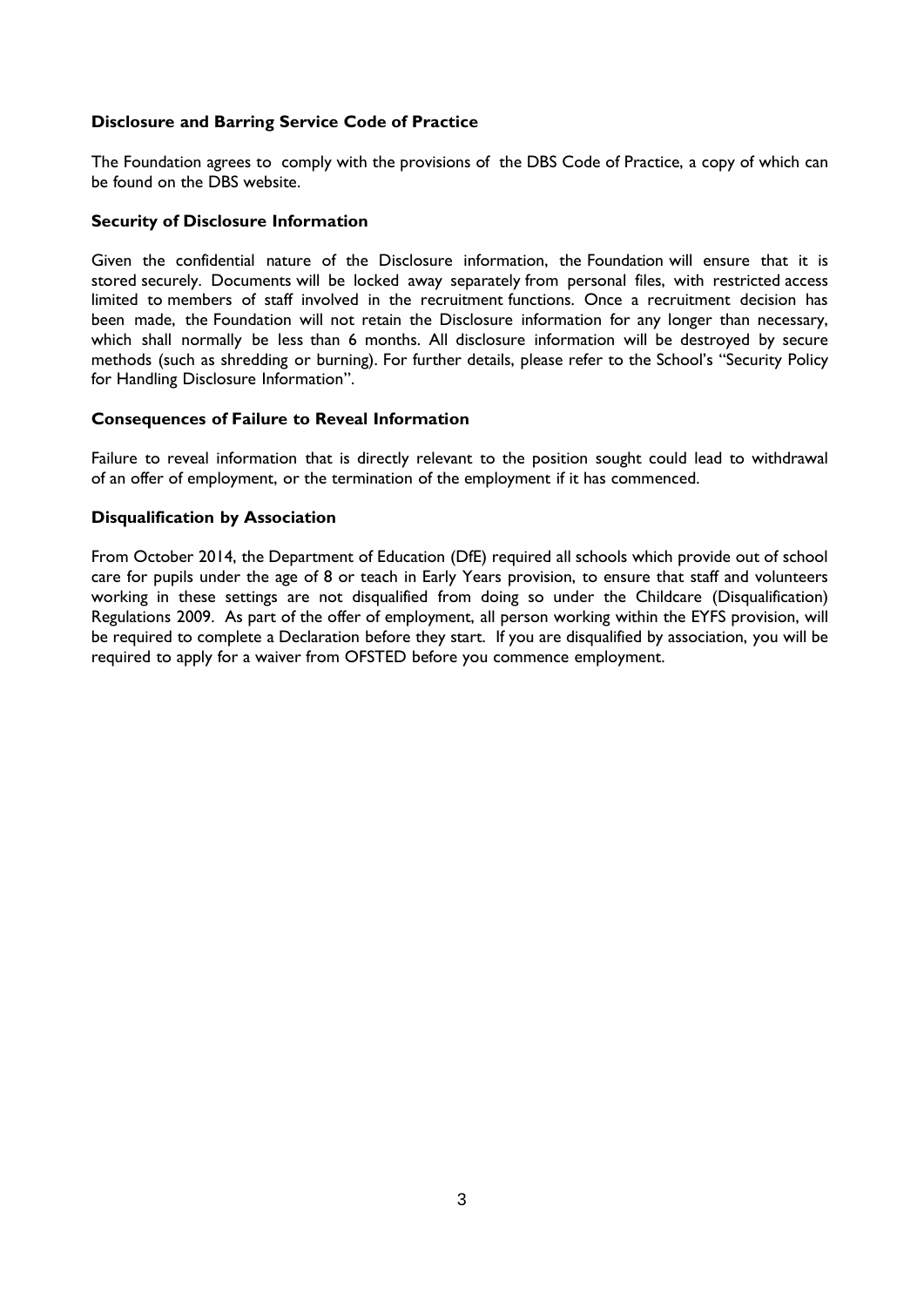# **Security Policy for Handling Disclosure Information Received from the Disclosure and Barring Service**

# **Security of Access**

In accordance with s.124 of the Police Act 1997, Disclosure Information will only be accessed by those authorised to receive it in the course of their duties. The subject of the Disclosure information will, on request, be given details of the names of those who have access to it.

We recognise that it is a criminal offence to pass this information to anyone who is not entitled to receive it.

# **Usage**

Disclosure information is only used for the specific purpose for which it was requested and for which the applicant's full consent has been given.

# **Storage**

All recipients of Disclosure information will store all confidential documents issued by the DBS in secure conditions. Documents will be locked in non-portable storage containers.

Keys for such storage units will be restricted to those named individuals who have access to the Disclosure information and who are engaged in the recruitment.

#### **Retention of Disclosure Information**

Once a recruitment decision has been made, the Foundation will not retain the Disclosure information or any associated correspondence for any longer than is necessary. In general, this will not exceed 6 months from the later of the date of the formal offer of appointment being made to the applicant, or the date of the Disclosure application.

Any information divulged on a disclosure will be entered onto a risk assessment which will be signed by the Headmaster and the member of staff employed. This will then be filed on their HR file. This risk assessment will be retained on file as long as the member of staff is employed.

In the event of any dispute with the applicant over the content of the Disclosure information, the documents may need to be retained for a longer period, but in general this should not be longer than 6 months after resolution of the dispute.

If, in exceptional circumstances, it is considered necessary to retain Disclosure information for a longer period, the DBS will be consulted by the Foundation for their agreement to this.

#### **Destruction of Disclosure Information**

The Foundation will destroy Disclosure information by suitably secure means, such as shredding, pulping or burning. The Disclosure information will not be stored in any insecure receptacle whilst awaiting destruction (such as a waste bin or waste sack).

The Foundation will not retain any photocopies or other notes of the Disclosure information, save for:

- Retaining details of the date of a Disclosure;
- The name of the subject;